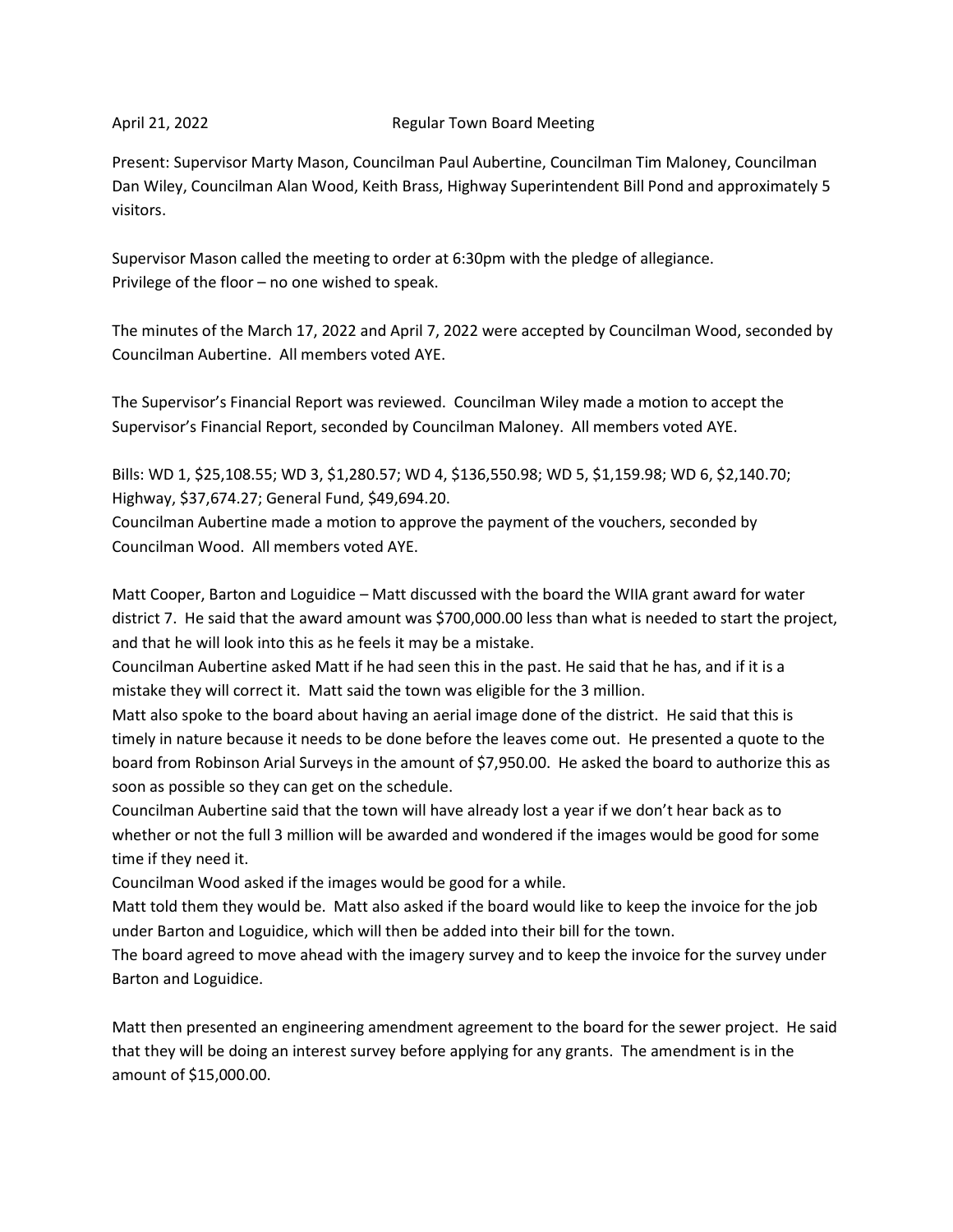Councilman Aubertine asked what the survey will look like and will it lay out what the costs are. Matt said the survey will ask if they are interested. He said that he does not like to ask in the survey what people are willing to pay.

Councilman Aubertine said that he knows the village needs more users to bring their costs down, and asked if the price quoted to the town is still good, and is there a deal to be had with the town.

Supervisor Mason said that he thought so.

Matt said that they can come up with a rate that helps to offset the village user costs. He said they have to be careful not to have the town rate so low that it would upset the village users.

Councilman Maloney said that he feels the village would give the town a reasonable rate.

Matt said that Barton and Loguidice will be mailing out the interest survey, and he is hoping for a good response.

Councilman Aubertine said that he wants to see the interests for the creation of a sewer district right away, and if it is not there, he wants the town to drop it. He said he does not want to keep throwing money into this.

Matt said that delaying water district 7 might not be so bad because the price of pipe is very high and piping is hard to get.

Councilman Aubertine made a motion to authorize the Supervisor to sign the engineering amendment for the sewer study in the amount of \$15,000.00 with Barton and Loguidice, seconded by Councilman Wood. All members voted AYE.

Councilman Aubertine made a motion to hire Robinson Arial Surveys to take Arial images in the water district 7 area and that the price for the service will not exceed \$7,950.00, seconded by Councilman Maloney. All members voted AYE.

# Reports

Highway – Bill Pond said that they had started the Tibbetts Point Road project, but were shut down because the stone they were using was not stacking. They will be going after different stone. He said that they have one truck that is still equipped with snow removal equipment. Bill told the board that they have had a few break downs, the salt barn has been repaired and they have been hauling stone for the village. He said that they participated in compliance safety training in Clayton and have started the dirt road maintenance. Bill said that one of the overhead doors is water logged and won't work, and he is getting prices to have it fixed.

Recreation Park – Keith Brass reported that there have been the usual meetings, clubs, parties and yoga classes held in the building. He said that the ballfields are being worked on and the pickleball court is open, but they will have to shut it down to coat the court.

Water – Keith Brass reported that they have been doing the usual water turn ons, and the pit radios are being delivered. He said that they had to replace the flow meter at the booster pump station. Keith told the board that Aqua Logic will be working on the water tower. He said that he and John Lawrence have replaced meters and attended the Compliance Training classes in Clayton.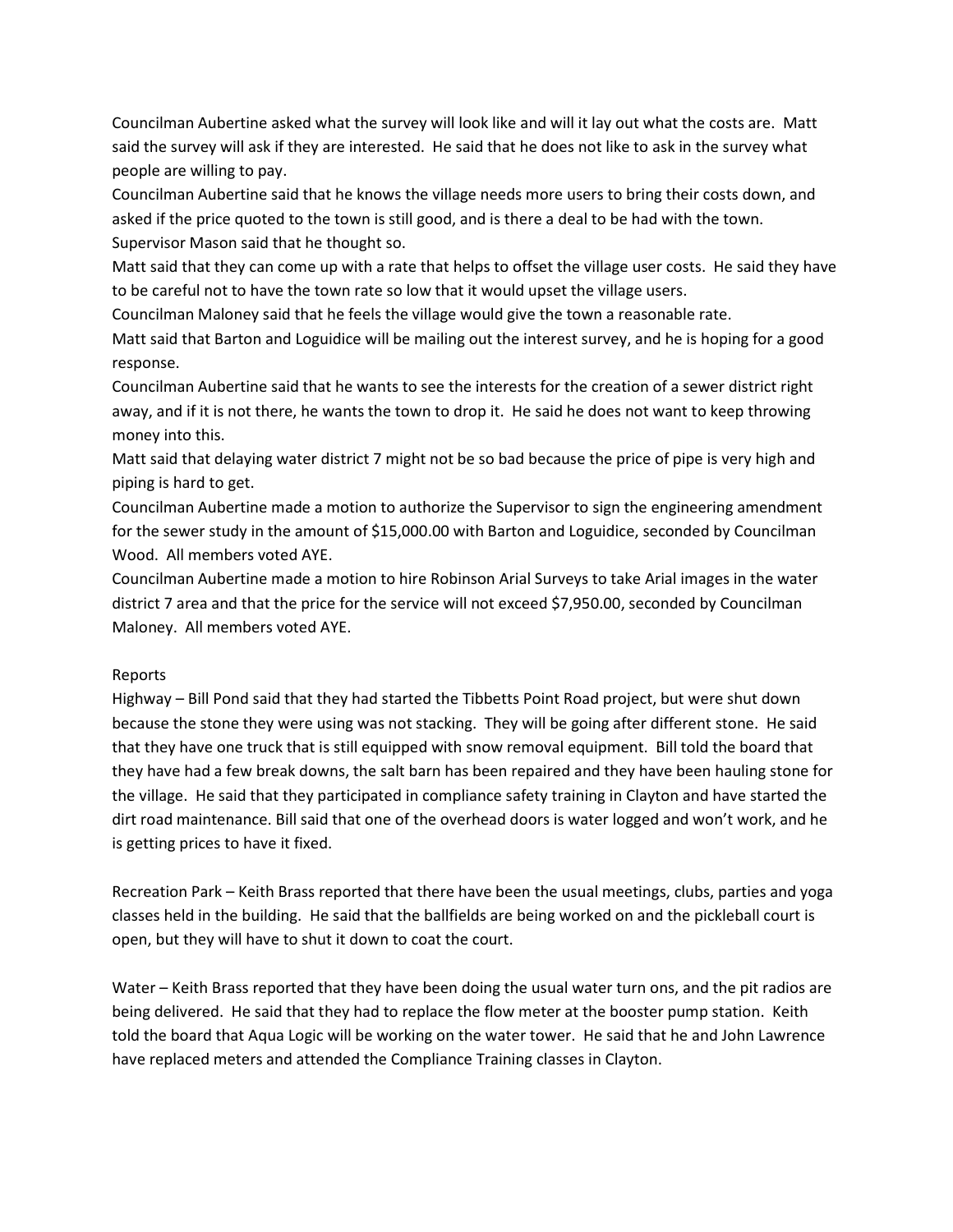Supervisor Mason reported that he attended the Tug Hill Training at Turning Stone, and he said that it was very good and well attended.

Councilman Wiley reported that Mike Couglar contacted him regarding the replacement of the hot water heater in the visitor's center at Tibbetts Point. He said that they also discussed shingles that need to be replaced and they will talk with the insurance company. He also asked if the board thought they should go with a steel roof.

Councilman Wiley reported that he will be receiving an updated quote for the repairs at the Lighthouse. He said that Bernier and Carr will give a full evaluation as per SHIPPOS recommendation. Councilman Wiley asked if this should be done for the board's peace of mind, or should they just sit on it. Supervisor Mason asked if the Coast Guard would help with any of the repairs. Councilman Wiley will look into it.

Councilman Wiley reported that the ball teams are ready to go. He also said that the LDC will be having a meeting. He said that things are going well and that it is a good group of people who are very motivated.

Councilman Wood said that Micky Orvis contacted him regarding the Rosiere Light district, and that he is concerned that the billing for the service should be reevaluated.

Councilman Wiley said that there will be a joint meeting on May 11 with the village, town and LDC regarding the matching fund grant.

# Resolutions

Resolution #33

Resolution #33 was moved by Councilman Aubertine, seconded by Councilman Wood. Resolution #33 is the board's agreement to the recommendations and quotes from Statewide Aqua Store, Inc for the water tower tank maintenance. Quotes to be Interior Cleaning and Reseal, \$44,695; Grid Bee Mixer Installation, \$16,145.00, and it further resolves to authorize the Supervisor to sign the contract with Statewide Aqua Store, Inc. for the maintenance to be done. There was no discussion. All members present voted AYE.

# Standard Workday Resolution for NYS Retirement

Resolution was moved by Councilman Wood, seconded by Councilman Maloney. The resolution sets the standard work day for the elected officials and the submission of their record of activity. There was no discussion. All members voted AYE.

Councilman Wiley reported that the LWRP has met and that Jane Rice from Environmental Design Research has retired. He said that he spoke with her replacement and told him how unhappy they are with EDR, and that deadlines are always being pushed back. He said that EDR will work to finish the project and they will do the work for no extra money.

Privilege of the floor